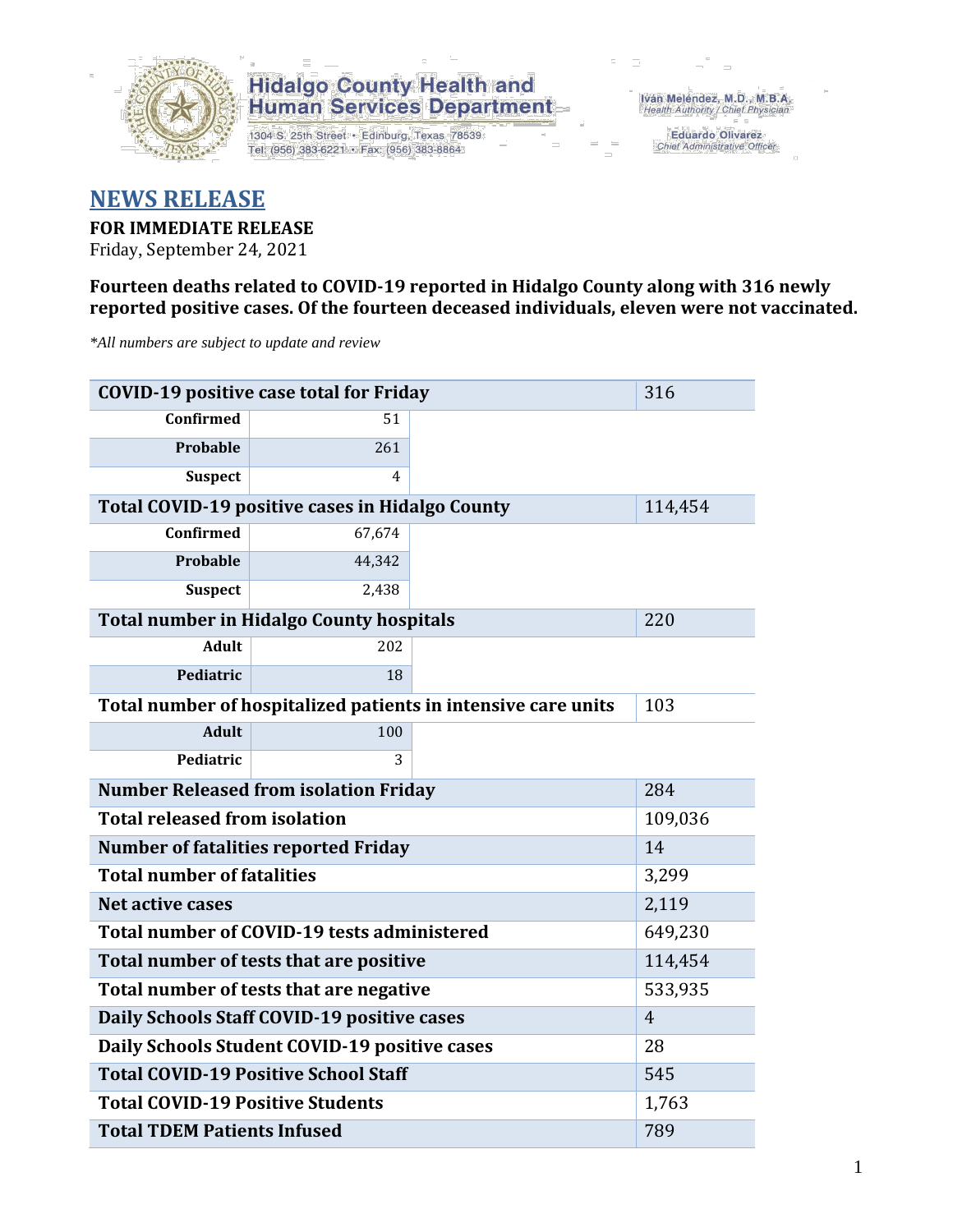

1304 S. 25th Street · Edinburg, Texas 78539 Tel: (956) 383-6221 · Fax: (956) 383-8864

Iván Meléndez, M.D., M.B.A. Health Authority / Chief Physician

> **Eduardo Olivarez** Chief Administrative Officer

*Hidalgo County uses the case status definition provided by the Texas Department of State Health Service's 2020 Epi Case Criteria Guide revised November 2020.*

- *1. Confirmed: A person who has tested positive through a molecular or PCR (oral or nasal swabs) test that looks for the presence of the virus's genetic material.*
- *2. Probable: A person who meets presumptive laboratory evidence through detection of COVID-19 by antigen test in a respiratory specimen.*
- *3. Suspect: A person who meets supported laboratory evidence through detection of specific antibodies in serum, plasma, whole body, and no prior history of being confirmed or probable case.*

*For more information of case status definition for COVID-19, please refer to:*

<https://www.dshs.state.tx.us/IDCU/investigation/epi-case-criteria-guide/2020-Epi-Case-Criteria-Guide.pdf>

|                | <b>Age Range</b> | <b>Gender</b> | <b>City</b> |
|----------------|------------------|---------------|-------------|
| 1              | 50s              | Male          | Alton       |
| $\overline{2}$ | 50s              | Female        | Donna       |
| 3              | 50s              | Female        | Donna       |
| 4              | $70+$            | Male          | Undisclosed |
| 5              | 50s              | Male          | Edinburg    |
| 6              | $70+$            | Male          | Edinburg    |
| 7              | 50s              | Male          | Hidalgo     |
| 8              | 50s              | Female        | McAllen     |
| 9              | 60s              | Male          | McAllen     |
| 10             | $70+$            | Male          | McAllen     |
| 11             | 50s              | Female        | Mission     |
| 12             | 40s              | Male          | San Juan    |
| 13             | 70+              | Male          | Weslaco     |
| 14             | 70+              | Male          | Weslaco     |

#### The deaths include: The deaths include: Case Breakdown by Age Group:

| <b>Age Range</b> | <b>Number of Cases</b> |
|------------------|------------------------|
| $0 - 11$         | 89                     |
| 12-19            | 69                     |
| 20s              | 35                     |
| 30 <sub>s</sub>  | 27                     |
| 40s              | 32                     |
| 50s              | 29                     |
| 60s              | 16                     |
| $70+$            | 19                     |
| Total:           | 316                    |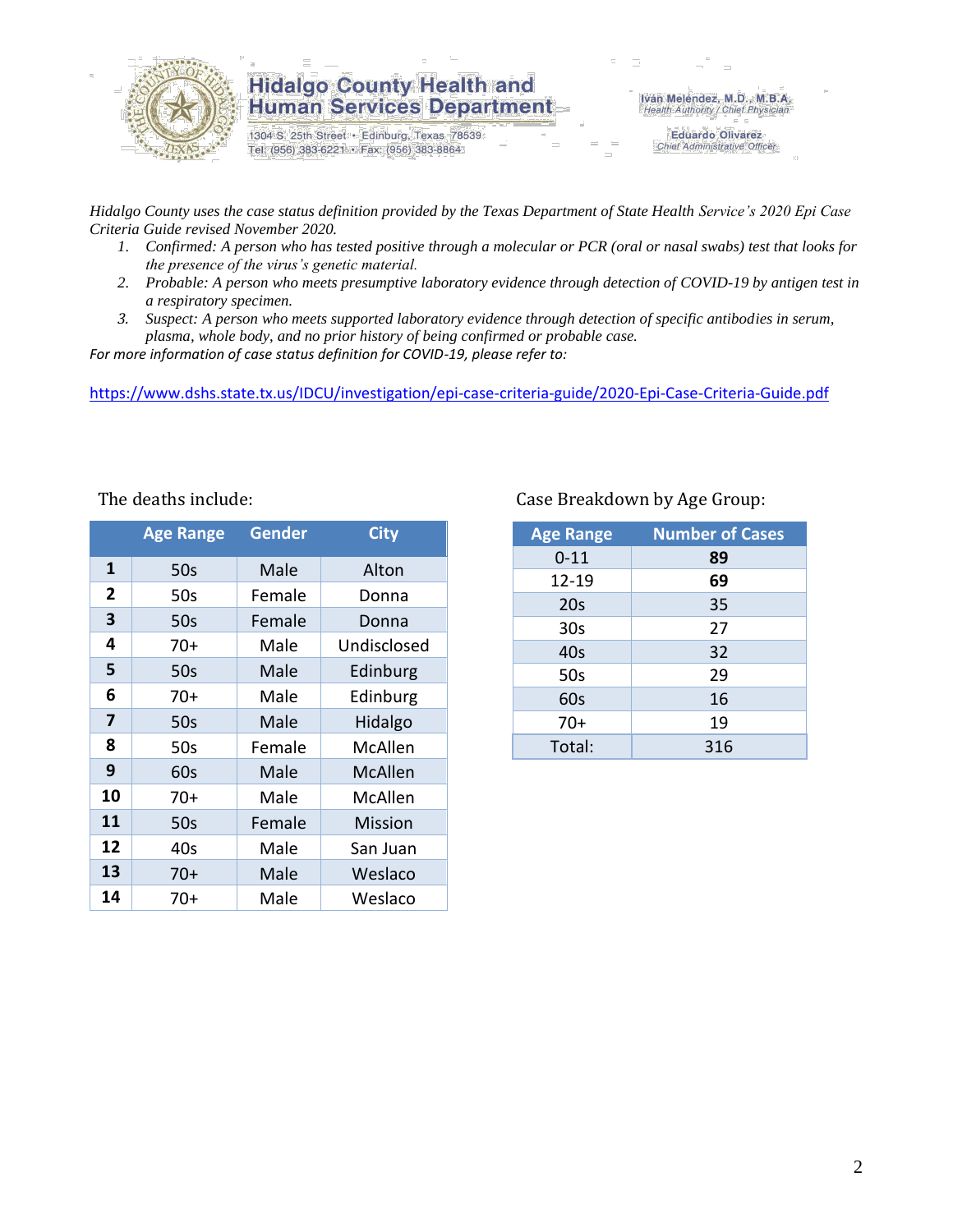

1304 S. 25th Street • Edinburg, Texas 78539<br>Tel: (956) 383-6221 • Fax: (956) 383-8864

Iván Meléndez, M.D., M.B.A.<br>Health Authority / Chief Physician

Eduardo Olivarez<br>Chief Administrative Officer

#### Friday, September 24, 2021 positive cases include:

|                | <b>Age Range</b> | <b>Gender</b> | <b>City</b> |     | <b>Age Range</b> | Gender    | <b>City</b> |
|----------------|------------------|---------------|-------------|-----|------------------|-----------|-------------|
| $\mathbf{1}$   | $0 - 19$         | M             | Alamo       | 159 | $0 - 19$         | F         | Mercedes    |
| 2              | $0 - 19$         | M             | Alamo       | 160 | $0 - 19$         | M         | Mercedes    |
| 3              | $0 - 19$         | F             | Alamo       | 161 | 30 <sub>s</sub>  | F         | Mercedes    |
| 4              | $0 - 19$         | M             | Alamo       | 162 | 30 <sub>s</sub>  | F         | Mercedes    |
| 5              | $0 - 19$         | M             | Alamo       | 163 | 30 <sub>s</sub>  | M         | Mercedes    |
| 6              | $0 - 19$         | F             | Alamo       | 164 | 40s              | F         | Mercedes    |
| $\overline{7}$ | 20s              | $\mathsf{M}$  | Alamo       | 165 | 50s              | M         | Mercedes    |
| 8              | 20s              | M             | Alamo       | 166 | 50s              | F         | Mercedes    |
| 9              | 60s              | F             | Alamo       | 167 | 50s              | M         | Mercedes    |
| 10             | $0 - 19$         | F             | Alton       | 168 | 50s              | M         | Mercedes    |
| 11             | 30 <sub>s</sub>  | M             | Alton       | 169 | 60s              | F         | Mercedes    |
| 12             | 30 <sub>s</sub>  | F             | Alton       | 170 | $70+$            | M         | Mercedes    |
| 13             | 50s              | F             | Alton       | 171 | $0 - 19$         | M         | Mission     |
| 14             | $0 - 19$         | F             | Donna       | 172 | $0 - 19$         | F         | Mission     |
| 15             | $0 - 19$         | $\mathsf F$   | Donna       | 173 | $0 - 19$         | M         | Mission     |
| 16             | $0 - 19$         | F             | Donna       | 174 | $0 - 19$         | F         | Mission     |
| 17             | $0 - 19$         | F             | Donna       | 175 | $0 - 19$         | M         | Mission     |
| 18             | $0 - 19$         | M             | Donna       | 176 | $0 - 19$         | M         | Mission     |
| 19             | $0 - 19$         | F             | Donna       | 177 | $0 - 19$         | M         | Mission     |
| 20             | $0 - 19$         | F             | Donna       | 178 | $0 - 19$         | M         | Mission     |
| 21             | $0 - 19$         | M             | Donna       | 179 | $0 - 19$         | F         | Mission     |
| 22             | $0 - 19$         | F             | Donna       | 180 | $0 - 19$         | F         | Mission     |
| 23             | $0 - 19$         | M             | Donna       | 181 | $0 - 19$         | F         | Mission     |
| 24             | $0 - 19$         | F             | Donna       | 182 | $0 - 19$         | F         | Mission     |
| 25             | $0 - 19$         | F             | Donna       | 183 | $0 - 19$         | M         | Mission     |
| 26             | $0 - 19$         | M             | Donna       | 184 | $0 - 19$         | F         | Mission     |
| 27             | $0 - 19$         | ${\sf M}$     | Donna       | 185 | $0 - 19$         | ${\sf M}$ | Mission     |
| 28             | $0 - 19$         | F.            | Donna       | 186 | $0 - 19$         | M         | Mission     |
| 29             | $0 - 19$         | F             | Donna       | 187 | $0 - 19$         | M         | Mission     |
| 30             | $0 - 19$         | F             | Donna       | 188 | $0 - 19$         | F         | Mission     |
| 31             | $0 - 19$         | F             | Donna       | 189 | $0 - 19$         | F         | Mission     |
| 32             | $0 - 19$         | F             | Donna       | 190 | $0 - 19$         | F         | Mission     |
| 33             | $0 - 19$         | M             | Donna       | 191 | $0 - 19$         | M         | Mission     |
| 34             | $0 - 19$         | F             | Donna       | 192 | $0 - 19$         | M         | Mission     |
| 35             | $0 - 19$         | F             | Donna       | 193 | $0 - 19$         | M         | Mission     |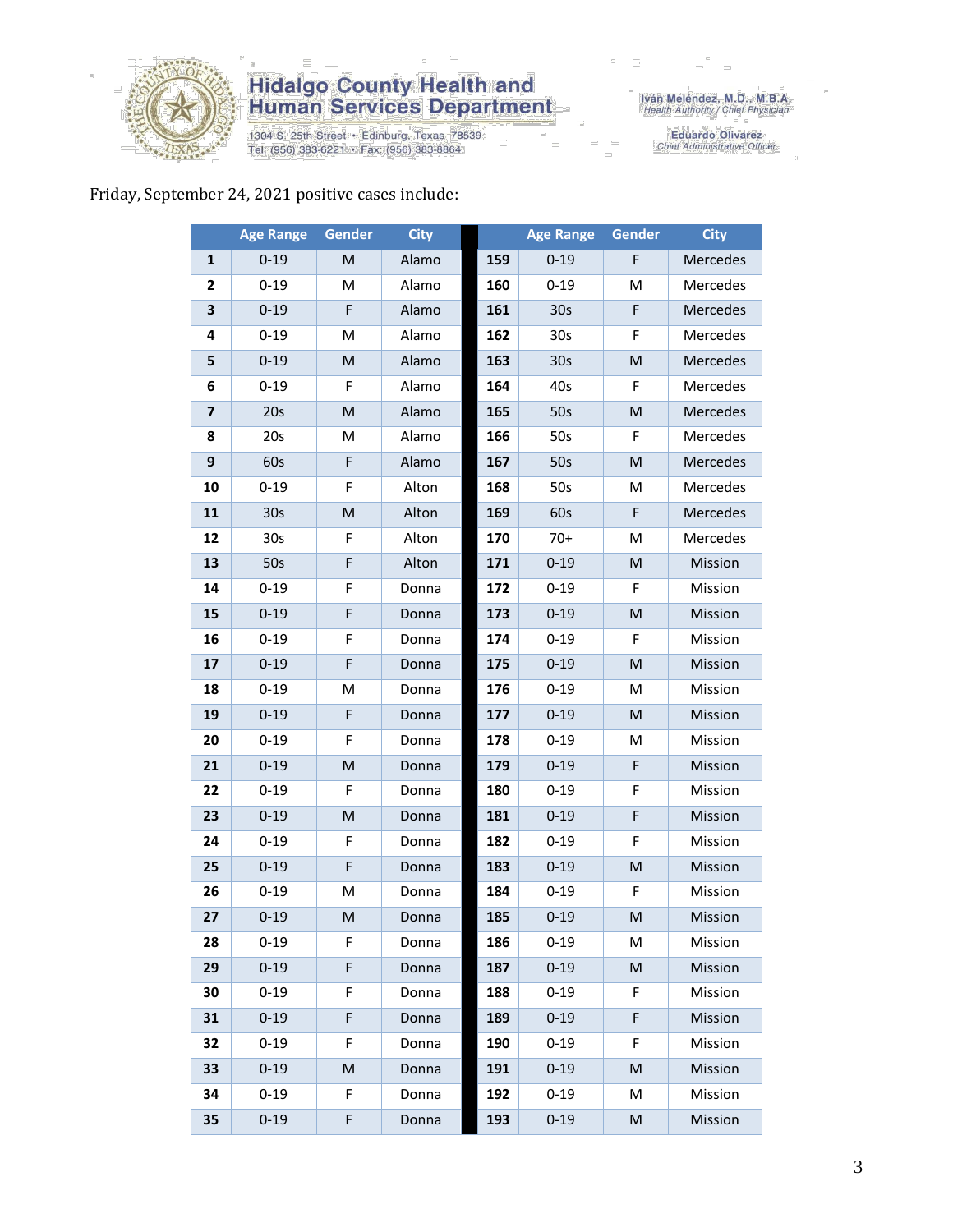

1304 S. 25th Street • Edinburg, Texas 78539<br>Tel: (956) 383-6221 • Fax: (956) 383-8864

Iván Meléndez, M.D., M.B.A.<br>Health Authority / Chief Physician

Eduardo Olivarez<br>Chief Administrative Officer

| 36 | $0 - 19$        | M           | Donna    | 194 | $0 - 19$        | M         | Mission |
|----|-----------------|-------------|----------|-----|-----------------|-----------|---------|
| 37 | $0 - 19$        | M           | Donna    | 195 | $0 - 19$        | ${\sf M}$ | Mission |
| 38 | $0 - 19$        | М           | Donna    | 196 | $0 - 19$        | F         | Mission |
| 39 | $0 - 19$        | M           | Donna    | 197 | $0 - 19$        | F         | Mission |
| 40 | $0 - 19$        | M           | Donna    | 198 | $0 - 19$        | F         | Mission |
| 41 | $0 - 19$        | M           | Donna    | 199 | $0 - 19$        | F         | Mission |
| 42 | $0 - 19$        | М           | Donna    | 200 | $0 - 19$        | M         | Mission |
| 43 | $0 - 19$        | F           | Donna    | 201 | $0 - 19$        | M         | Mission |
| 44 | $0 - 19$        | F           | Donna    | 202 | $0 - 19$        | F         | Mission |
| 45 | $0 - 19$        | F           | Donna    | 203 | $0 - 19$        | M         | Mission |
| 46 | $0 - 19$        | F           | Donna    | 204 | $0 - 19$        | M         | Mission |
| 47 | $0 - 19$        | F           | Donna    | 205 | $0 - 19$        | F         | Mission |
| 48 | $0 - 19$        | M           | Donna    | 206 | $0 - 19$        | M         | Mission |
| 49 | $0 - 19$        | $\mathsf F$ | Donna    | 207 | $0 - 19$        | M         | Mission |
| 50 | $0 - 19$        | F           | Donna    | 208 | $0 - 19$        | M         | Mission |
| 51 | $0 - 19$        | M           | Donna    | 209 | $0 - 19$        | M         | Mission |
| 52 | $0 - 19$        | F           | Donna    | 210 | 20s             | M         | Mission |
| 53 | $0 - 19$        | $\mathsf F$ | Donna    | 211 | 20s             | M         | Mission |
| 54 | 20s             | F           | Donna    | 212 | 20s             | F         | Mission |
| 55 | 30 <sub>s</sub> | $\mathsf F$ | Donna    | 213 | 20s             | F         | Mission |
| 56 | 40s             | М           | Donna    | 214 | 20s             | M         | Mission |
| 57 | 40s             | F           | Donna    | 215 | 20s             | F         | Mission |
| 58 | 40s             | M           | Donna    | 216 | 20s             | M         | Mission |
| 59 | 40s             | F           | Donna    | 217 | 20s             | M         | Mission |
| 60 | 40s             | M           | Donna    | 218 | 20s             | M         | Mission |
| 61 | 40s             | $\mathsf F$ | Donna    | 219 | 30 <sub>s</sub> | F         | Mission |
| 62 | 50s             | М           | Donna    | 220 | 30 <sub>s</sub> | F         | Mission |
| 63 | 50s             | F           | Donna    | 221 | 30s             | F         | Mission |
| 64 | 50s             | М           | Donna    | 222 | 30 <sub>s</sub> | М         | Mission |
| 65 | 60s             | $\mathsf F$ | Donna    | 223 | 30 <sub>s</sub> | M         | Mission |
| 66 | 60s             | М           | Donna    | 224 | 30s             | M         | Mission |
| 67 | 60s             | F           | Donna    | 225 | 40s             | F         | Mission |
| 68 | $70+$           | F           | Donna    | 226 | 40s             | M         | Mission |
| 69 | $70+$           | F           | Donna    | 227 | 40s             | F         | Mission |
| 70 | $70+$           | F           | Donna    | 228 | 40s             | F         | Mission |
| 71 | $0 - 19$        | F           | Edinburg | 229 | 40s             | F         | Mission |
| 72 | $0 - 19$        | Μ           | Edinburg | 230 | 40s             | M         | Mission |
| 73 | $0 - 19$        | F           | Edinburg | 231 | 40s             | F         | Mission |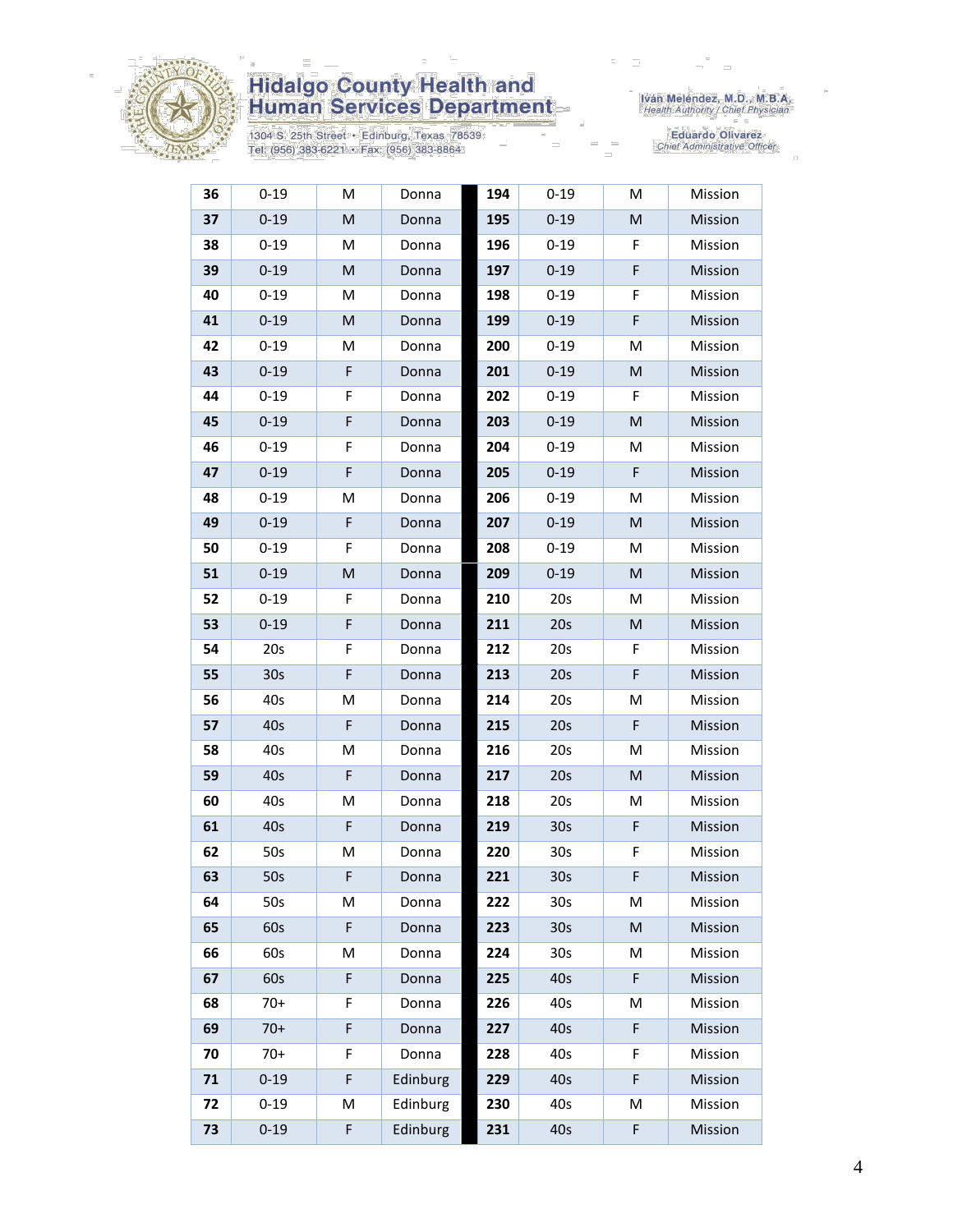

1304 S. 25th Street • Edinburg, Texas 78539<br>Tel: (956) 383-6221 • Fax: (956) 383-8864

Iván Meléndez, M.D., M.B.A.<br>Health Authority / Chief Physician

Eduardo Olivarez<br>Chief Administrative Officer

| 74  | $0 - 19$        | M           | Edinburg | 232 | 50s             | M                                                                                                          | Mission     |
|-----|-----------------|-------------|----------|-----|-----------------|------------------------------------------------------------------------------------------------------------|-------------|
| 75  | $0 - 19$        | M           | Edinburg | 233 | 50s             | F                                                                                                          | Mission     |
| 76  | $0 - 19$        | F           | Edinburg | 234 | 50s             | M                                                                                                          | Mission     |
| 77  | $0 - 19$        | M           | Edinburg | 235 | 50s             | F                                                                                                          | Mission     |
| 78  | $0 - 19$        | F           | Edinburg | 236 | 50s             | M                                                                                                          | Mission     |
| 79  | $0 - 19$        | F           | Edinburg | 237 | 50s             | F                                                                                                          | Mission     |
| 80  | $0 - 19$        | M           | Edinburg | 238 | $70+$           | F                                                                                                          | Mission     |
| 81  | $0 - 19$        | F           | Edinburg | 239 | $0 - 19$        | $\mathsf{M}% _{T}=\mathsf{M}_{T}\!\left( a,b\right) ,\ \mathsf{M}_{T}=\mathsf{M}_{T}\!\left( a,b\right) ,$ | Pharr       |
| 82  | $0 - 19$        | F           | Edinburg | 240 | $0 - 19$        | F                                                                                                          | Pharr       |
| 83  | $0 - 19$        | F           | Edinburg | 241 | $0 - 19$        | ${\sf M}$                                                                                                  | Pharr       |
| 84  | $0 - 19$        | F           | Edinburg | 242 | $0 - 19$        | F                                                                                                          | Pharr       |
| 85  | 20s             | F           | Edinburg | 243 | 20s             | F                                                                                                          | Pharr       |
| 86  | 20s             | M           | Edinburg | 244 | 20s             | F                                                                                                          | Pharr       |
| 87  | 20s             | $\mathsf F$ | Edinburg | 245 | 40s             | F                                                                                                          | Pharr       |
| 88  | 20s             | F           | Edinburg | 246 | 40s             | F                                                                                                          | Pharr       |
| 89  | 20s             | M           | Edinburg | 247 | 40s             | F                                                                                                          | Pharr       |
| 90  | 20s             | M           | Edinburg | 248 | 50s             | F                                                                                                          | Pharr       |
| 91  | 30 <sub>s</sub> | F           | Edinburg | 249 | 50s             | M                                                                                                          | Pharr       |
| 92  | 30 <sub>s</sub> | M           | Edinburg | 250 | 60s             | M                                                                                                          | Pharr       |
| 93  | 30 <sub>s</sub> | M           | Edinburg | 251 | 60s             | F                                                                                                          | Pharr       |
| 94  | 30 <sub>s</sub> | M           | Edinburg | 252 | $0 - 19$        | F                                                                                                          | San Juan    |
| 95  | 40s             | F           | Edinburg | 253 | $0 - 19$        | F                                                                                                          | San Juan    |
| 96  | 40s             | F           | Edinburg | 254 | $0 - 19$        | F                                                                                                          | San Juan    |
| 97  | 40s             | F           | Edinburg | 255 | $0 - 19$        | F                                                                                                          | San Juan    |
| 98  | 40s             | F           | Edinburg | 256 | $0 - 19$        | M                                                                                                          | San Juan    |
| 99  | 40s             | F           | Edinburg | 257 | 20s             | F                                                                                                          | San Juan    |
| 100 | 40s             | M           | Edinburg | 258 | 20s             | F                                                                                                          | San Juan    |
| 101 | 40s             | M           | Edinburg | 259 | 30 <sub>s</sub> | M                                                                                                          | San Juan    |
| 102 | 40s             | M           | Edinburg | 260 | 50s             | F                                                                                                          | San Juan    |
| 103 | 50s             | F           | Edinburg | 261 | $70+$           | F                                                                                                          | San Juan    |
| 104 | 50s             | M           | Edinburg | 262 | $0 - 19$        | M                                                                                                          | Undisclosed |
| 105 | 50s             | F           | Edinburg | 263 | $0 - 19$        | F                                                                                                          | Undisclosed |
| 106 | 60s             | M           | Edinburg | 264 | $0 - 19$        | M                                                                                                          | Undisclosed |
| 107 | $70+$           | F           | Edinburg | 265 | $0 - 19$        | F                                                                                                          | Undisclosed |
| 108 | $70+$           | F           | Edinburg | 266 | $0 - 19$        | F                                                                                                          | Undisclosed |
| 109 | $70+$           | F           | Edinburg | 267 | $0 - 19$        | F                                                                                                          | Undisclosed |
| 110 | $70+$           | M           | Edinburg | 268 | $0 - 19$        | F                                                                                                          | Undisclosed |
| 111 | $0 - 19$        | M           | Hidalgo  | 269 | $0 - 19$        | ${\sf M}$                                                                                                  | Undisclosed |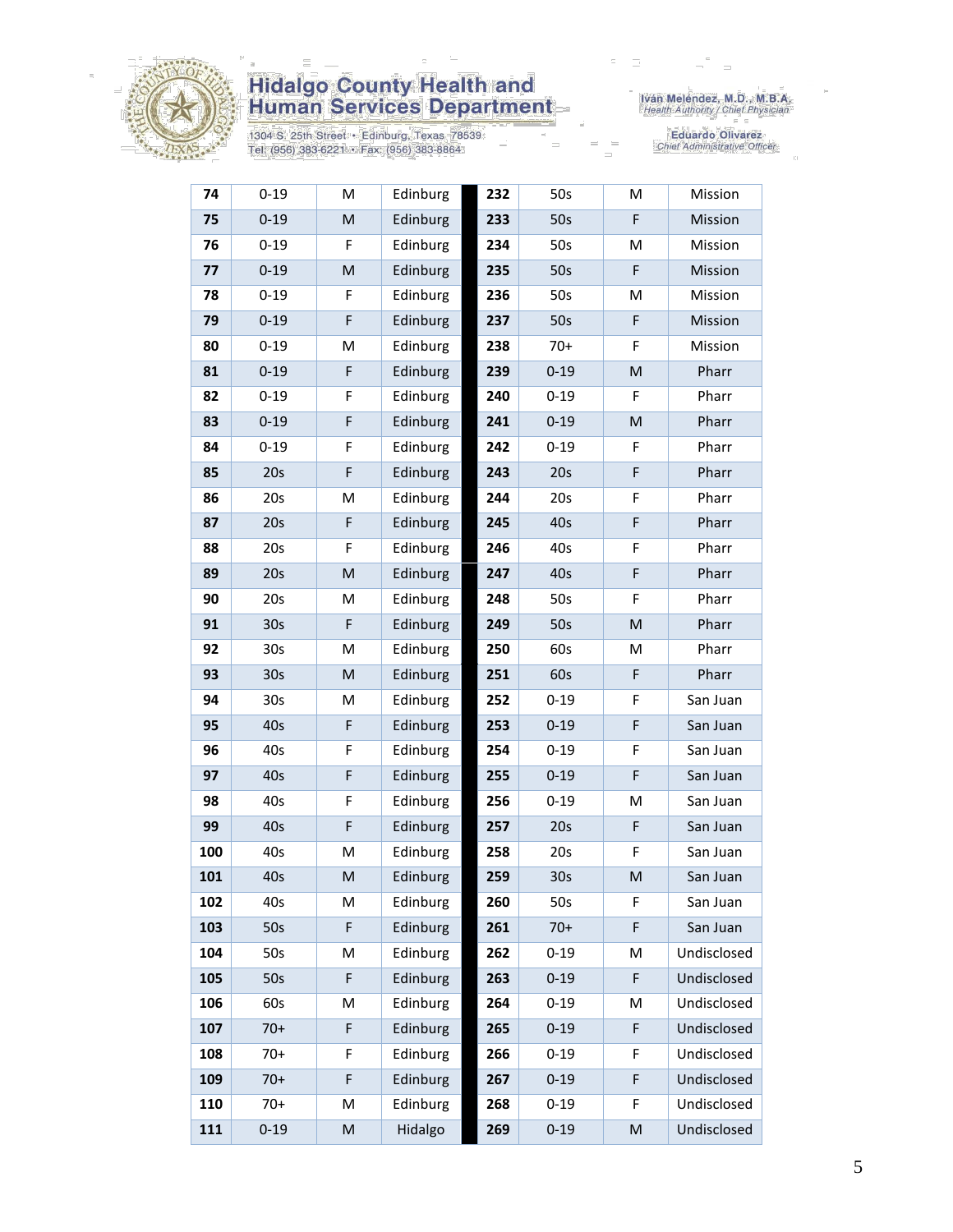

1304 S. 25th Street • Edinburg, Texas 78539<br>Tel: (956) 383-6221 • Fax: (956) 383-8864

Iván Meléndez, M.D., M.B.A.<br>Health Authority / Chief Physician

Eduardo Olivarez<br>Chief Administrative Officer

| 112 | $0 - 19$        | F           | Hidalgo | 270 | $0 - 19$        | M | Undisclosed |
|-----|-----------------|-------------|---------|-----|-----------------|---|-------------|
| 113 | $0 - 19$        | F           | Hidalgo | 271 | $0 - 19$        | M | Undisclosed |
| 114 | $0 - 19$        | F           | Hidalgo | 272 | $0 - 19$        | F | Undisclosed |
| 115 | 20s             | M           | Hidalgo | 273 | 20s             | F | Undisclosed |
| 116 | 60s             | M           | Hidalgo | 274 | 20s             | F | Undisclosed |
| 117 | 60s             | $\mathsf F$ | Hidalgo | 275 | 30s             | F | Undisclosed |
| 118 | $0 - 19$        | M           | McAllen | 276 | 30 <sub>s</sub> | F | Undisclosed |
| 119 | $0 - 19$        | M           | McAllen | 277 | 30 <sub>s</sub> | M | Undisclosed |
| 120 | $0 - 19$        | M           | McAllen | 278 | 30 <sub>s</sub> | F | Undisclosed |
| 121 | $0 - 19$        | M           | McAllen | 279 | 40s             | F | Undisclosed |
| 122 | $0 - 19$        | M           | McAllen | 280 | 50s             | F | Undisclosed |
| 123 | $0 - 19$        | M           | McAllen | 281 | 50s             | M | Undisclosed |
| 124 | $0 - 19$        | M           | McAllen | 282 | 50s             | F | Undisclosed |
| 125 | $0 - 19$        | $\mathsf F$ | McAllen | 283 | 50s             | M | Undisclosed |
| 126 | $0 - 19$        | M           | McAllen | 284 | 50s             | M | Undisclosed |
| 127 | $0 - 19$        | $\mathsf F$ | McAllen | 285 | $70+$           | F | Undisclosed |
| 128 | $0 - 19$        | F           | McAllen | 286 | $0 - 19$        | M | Weslaco     |
| 129 | $0 - 19$        | M           | McAllen | 287 | $0 - 19$        | F | Weslaco     |
| 130 | $0 - 19$        | M           | McAllen | 288 | $0 - 19$        | M | Weslaco     |
| 131 | $0 - 19$        | M           | McAllen | 289 | $0 - 19$        | M | Weslaco     |
| 132 | $0 - 19$        | M           | McAllen | 290 | $0 - 19$        | M | Weslaco     |
| 133 | 20s             | $\mathsf F$ | McAllen | 291 | $0 - 19$        | F | Weslaco     |
| 134 | 20s             | $\mathsf F$ | McAllen | 292 | $0 - 19$        | M | Weslaco     |
| 135 | 20s             | M           | McAllen | 293 | $0 - 19$        | M | Weslaco     |
| 136 | 20s             | M           | McAllen | 294 | $0 - 19$        | F | Weslaco     |
| 137 | 20s             | M           | McAllen | 295 | $0 - 19$        | M | Weslaco     |
| 138 | 20s             | M           | McAllen | 296 | $0 - 19$        | F | Weslaco     |
| 139 | 30s             | M           | McAllen | 297 | $0 - 19$        | F | Weslaco     |
| 140 | 30 <sub>s</sub> | М           | McAllen | 298 | $0 - 19$        | F | Weslaco     |
| 141 | 40s             | F           | McAllen | 299 | $0 - 19$        | M | Weslaco     |
| 142 | 40s             | F           | McAllen | 300 | $0 - 19$        | M | Weslaco     |
| 143 | 40s             | M           | McAllen | 301 | 20s             | M | Weslaco     |
| 144 | 40s             | F           | McAllen | 302 | 20s             | F | Weslaco     |
| 145 | 50s             | F           | McAllen | 303 | 20s             | F | Weslaco     |
| 146 | 50s             | F           | McAllen | 304 | 20s             | F | Weslaco     |
| 147 | 50s             | M           | McAllen | 305 | 30 <sub>s</sub> | M | Weslaco     |
| 148 | 60s             | Μ           | McAllen | 306 | 30 <sub>s</sub> | F | Weslaco     |
| 149 | 60s             | F           | McAllen | 307 | 30 <sub>s</sub> | F | Weslaco     |